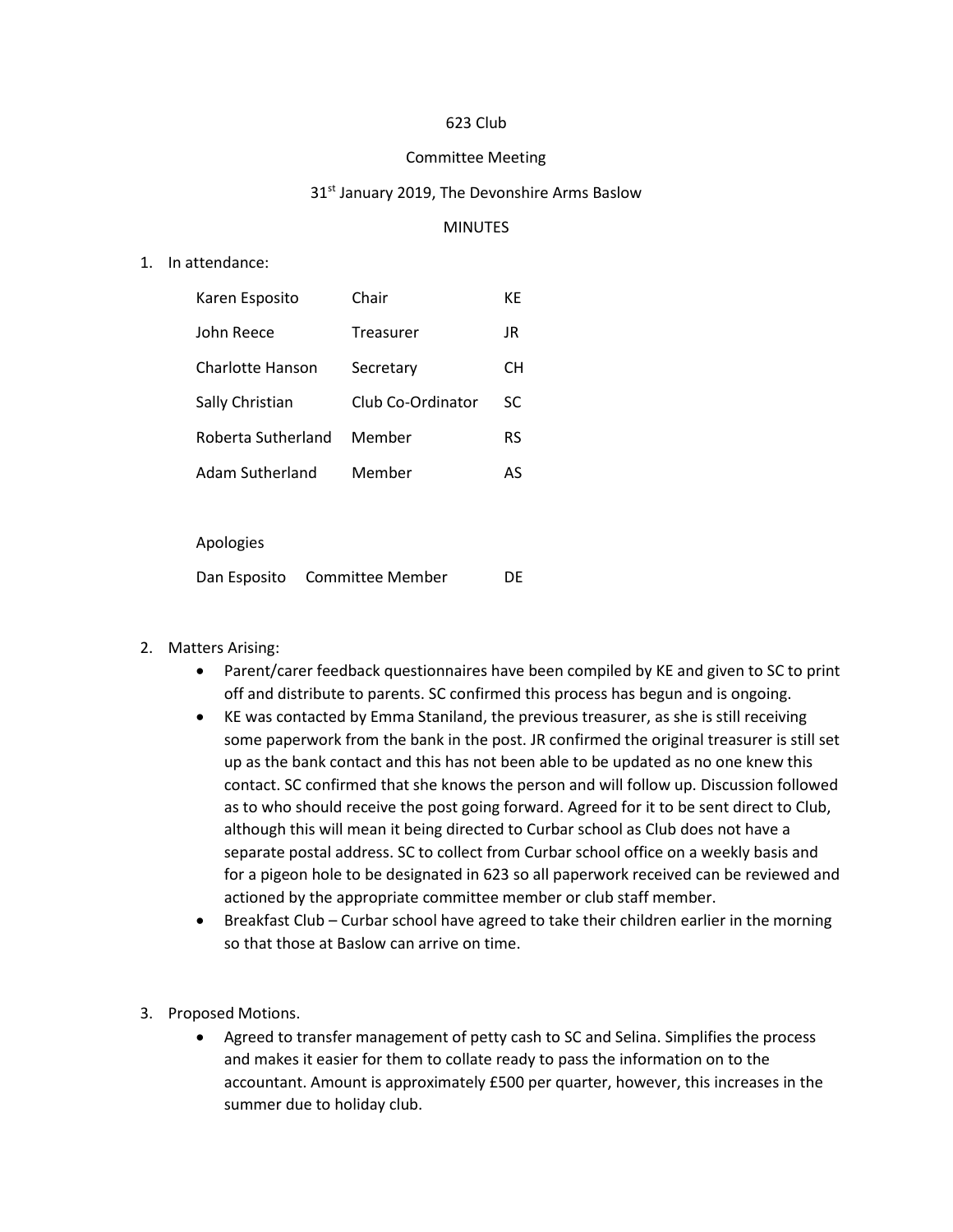- Selina to be made Deputy Manager. She has 15 years' experience of working at 623 club. JR to review e-mail sent by KE containing official offer letter. When agreed and signed copies to be printed and given to 623 Chair, SC and Selina.
- 4. Financial Matters:
	- Long term outstanding debtor has cleared their account.
	- SC and Selina have taken invoicing back in house. This is in an effort to prevent backlogs in future. The process is becoming more manageable as the majority of people now pay via vouchers or bank transfer. Currently there is a large amount of outstanding debt due to the late issuing of invoices previously. Selina has now sent out the current invoices and is 1/3 of the way through sending out statements to all parents/ carers so this debt should be reduced.
	- Web Hosting CH gave JR a spreadsheet of the web hosting costs for the last 3 years. This is currently paid for by Nick Stoddard who originally set up the website as there is no 623 Club debit card. AS stated that he could reduce the cost of the web hosting and agreed to review and arrange the transfer over to the new hosting company.
	- Currently breakfast club is not separately invoiced from after school club. This may be something that can be introduced in future.
- 5. 623 Co-ordinator's Update:
	- Staffing Issues no issues, good balance of personalities.
	- Risk Assessments and audit all up to date. Audit is undertaken every month.
	- H&S: accident reports no issues.
	- Cleanliness/tidiness no issues with Curbar school. Previous issue of shared cupboard space now resolved.
	- Food/snacks no issues.
	- Changes to activities/ developments no changes.
	- Issues surrounding snowbound days/transport Tuesday 29<sup>th</sup> January community transport bus did not turn up due to snow. SC was aware and children were collected by SC and Selina.
	- General comment that club is running well at present.
- 6. Curbar Liason:
	- KE met with Simon Beahan. Discussed the crack in 623 kitchen which cannot be plastered over. SB has had someone to check it and they have confirmed that it will be ok for a while.
	- Lease on School House is up for renewal. It is highly likely that a rental increase will be negotiated. The building is owned by Derbyshire County Council, Curbar school invoice and sublet to 623.